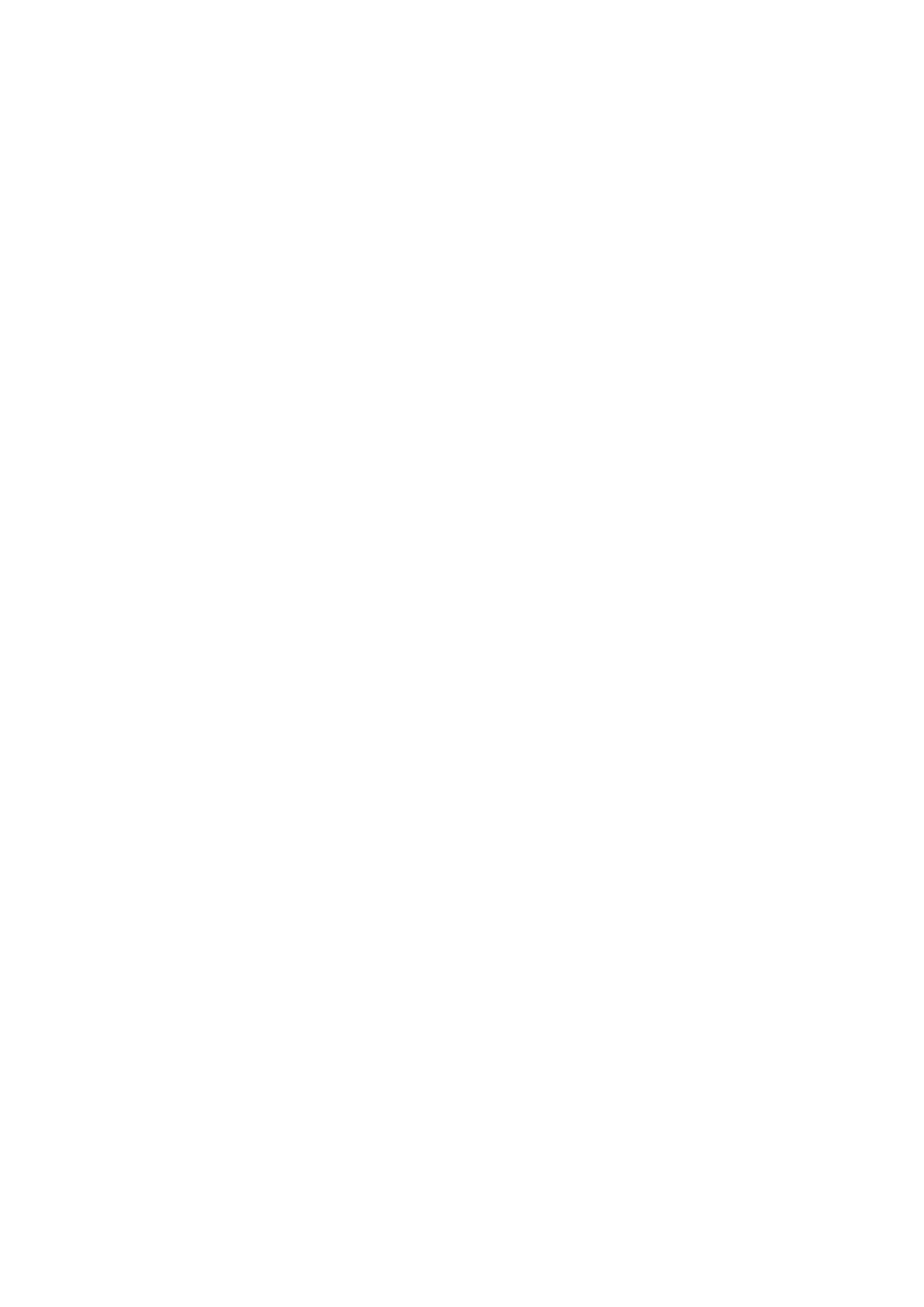

# **POLICY: ELECTRICS - PERIODIC INSPECTIONS**

All reference to 'we', 'our' or 'us' in this Policy should be read as meaning Sandbourne Housing Association.

#### **1. Purpose and aim of the Policy**

1.1 The purpose and aim of this Policy is to set out the requirements to manage the process for the periodic inspection of electrics, and for controlling the risk and ensuring our properties are safe.

## **2. Definition of Periodic Inspection of Electrics**

- 2.1 All electrical installations deteriorate with age and use. They should, therefore, be inspected and tested at regular intervals to check whether they are in a satisfactory condition for continued use. Such safety checks are commonly referred to as 'periodic inspection and testing'.
- 2.2 It is the responsibility of the Maintenance Manager to ensure that inspections and subsequent works are carried out, as necessary.

#### **3. Purpose of inspection**

- 3.1 A periodic inspection will:
- 3.1.1 Reveal if any electrical circuits or equipment are overloaded.
- 3.1.2 Find any potential electric shock risks and fire hazards.
- 3.1.3 Identify any defective electrical work.
- 3.1.4 Highlight any lack of earthing or bonding.
- 3.2 Tests are also carried out on wiring and fixed electrical equipment to check that they are safe. A schedule of circuits is also provided, which is invaluable for a property.

#### **4. Frequency of inspection**

- 4.1 Electrics should be inspected and tested as follows:
- 4.1.1 Every 10 years for an owner-occupied home. Owners are responsible for their own properties, except for communal items that remain the freeholder/ landlord's responsibility.
- 4.1.2 Every 5 years for a rented home.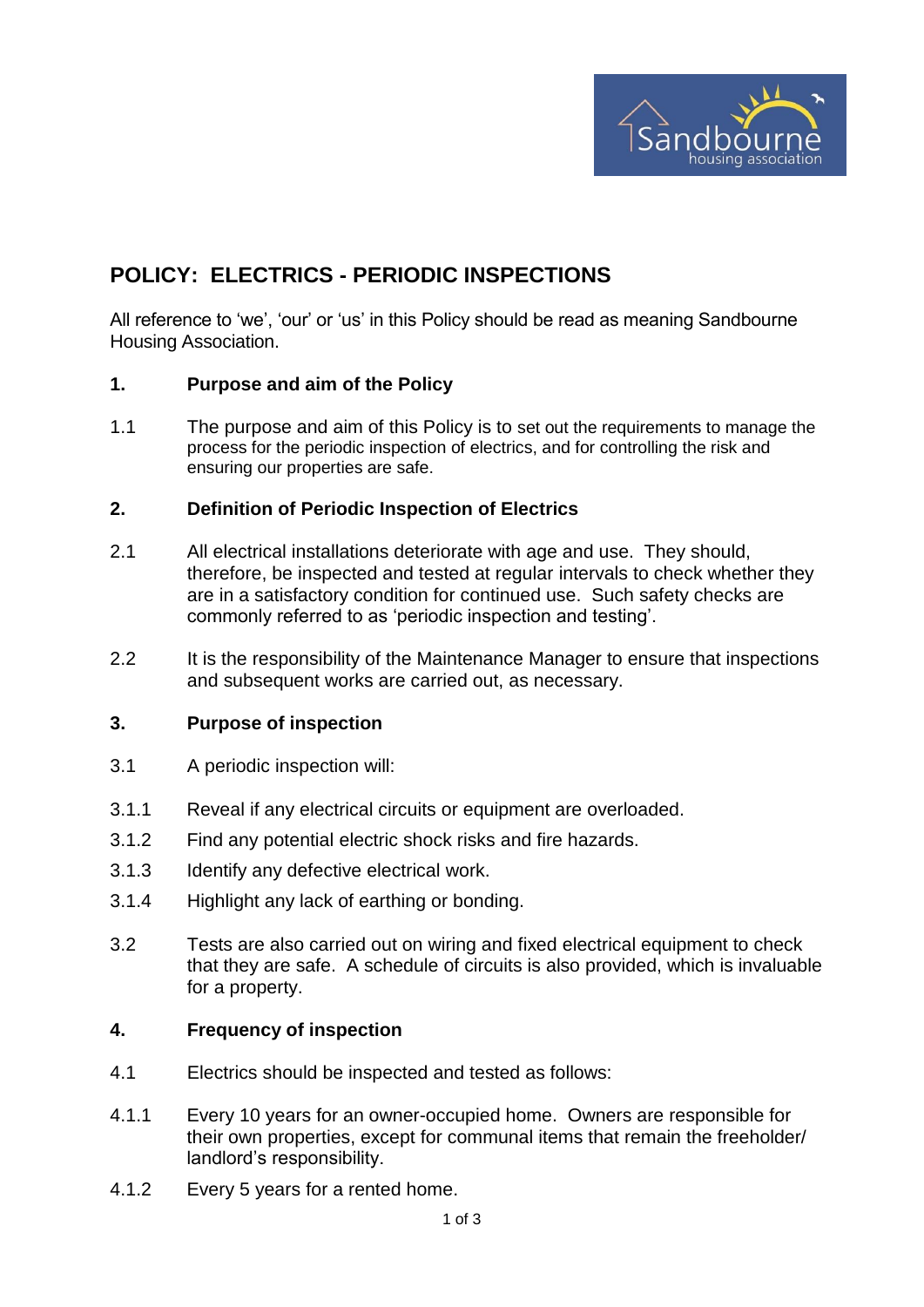- 4.2 Other times when a periodic inspection should be carried out are:
- 4.2.1 When a property is being prepared to letting.
- 4.2.2 Before selling a property or buying a previously-occupied property.

## **5. Who should carry out the inspection and what happens**

- 5.1 Periodic inspection and testing should be carried out only by electrically competent persons, such as registered electricians. They will check the condition of the electrics against the UK standard for the safety of electrical installations, BS 7671 – Requirements for Electrical Installations (IET Wiring Regulations).
- 5.2 The inspection takes into account all the relevant circumstances and checks on:
- 5.2.1 The adequacy of earthing and bonding.
- 5.2.2 The suitability of the switchgear and controlgear. For example, an old fusebox with a wooden back, cast-iron switches, or a mixture of both will need replacing.
- 5.2.3 The serviceability of switches, sockets and lighting fittings. Items that may need replacing include: older round-pin sockets, round light switches, cables with fabric coating hanging from ceiling roses to light fittings, black switches and sockets mounted in skirting boards.
- 5.2.4 The type of wiring system and its condition. For example, cables coated in black rubber were phased out in the 1960s. Likewise, cables coated in lead or fabric are even older and may well need replacing (modern cables use longer-lasting pvc insulation.
- 5.2.5 Sockets that may be used to supply portable electrical equipment for use outdoors, making sure they are protected by a suitable residual current device (RCD).
- 5.2.6 The presence of adequate identification and notices.
- 5.2.7 The extent of any wear and tear, damage or deterioration.
- 5.2.8 Any changes in the use of the premises that have led to, or may lead to, unsafe conditions.
- 5.3 The competent person will then issue an Electrical Installation Condition Report detailing any observed damage, deterioration, defects, dangerous conditions and any non-compliances with the present-day safety standard that might give rise to danger.
- 5.4 If anything dangerous or potentially dangerous is found, the overall condition of the electrical installation will be declared to be 'unsatisfactory', meaning that remedial action is required without delay to remove the risks to those in the premises.